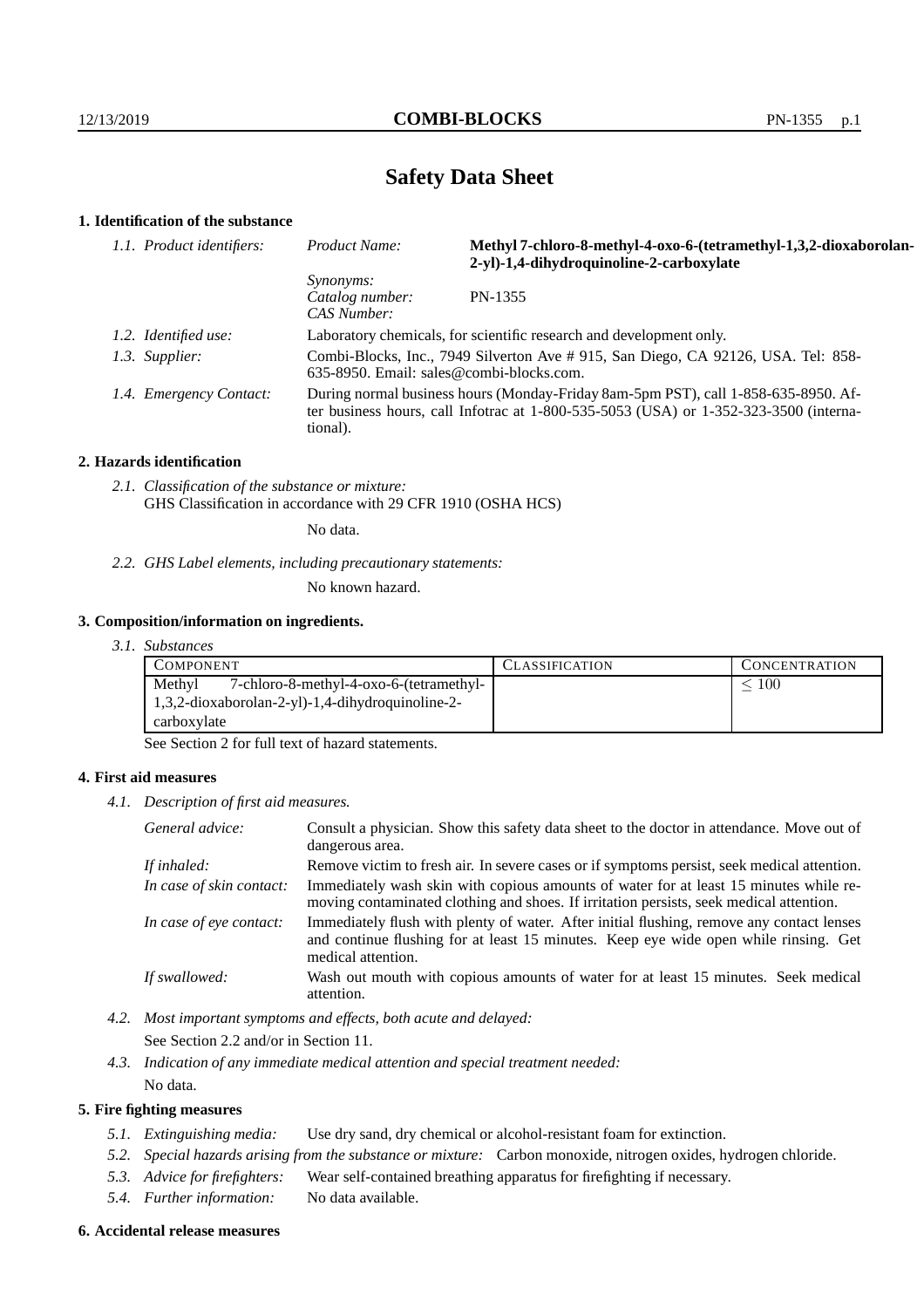- *6.1. Personal precautions, protective equipment and emergency procedures:* Ensure adequate ventilation. Use personal protective equipment.
- *6.2. Environmental precautions:* Should not be released into the environment. See Section 12 for additional ecological information.
- *6.3. Methods and materials for containment and cleaning up:* Sweep up or vacuum up spillage and collect in suitable container for disposal.
- *6.4. Reference to other sections:* Refer to protective measures listed in Sections 8 and 13.

#### **7. Handling and storage**

- *7.1. Precautions for safe handling:* Avoid contact with skin and eyes. Avoid inhalation of vapour or mist. Keep away from sources of ignition - No smoking. Take measures to prevent the build up of electrostatic charge. For precautions see section 2.2.
- *7.2. Conditions for safe storage, including any incompatibilities:* Store refrigerated. Keep container tightly closed in a dry and well-ventilated place. Containers which are opened must be carefully resealed and kept upright to prevent leakage.
- *7.3. Specific end use(s):* Laboratory chemicals, for scientific research and development only.

#### **8. Exposure Controls / Personal protection**

*8.1. Control parameters:*

*Components with workplace control parameters:* Contains no substances with occupational exposure limit values. *8.2. Exposure controls:*

*Appropriate engineering controls:* Ensure that eyewash stations and safety showers are close to the workstation

location. Ensure adequate ventilation, especially in confined areas.

*Personal protective equipment:*

| Eye/face protection:    | Wear appropriate protective eyeglasses or chemical safety goggles as described by OSHA's<br>eye and face protection regulations in 29 CFR 1910.133 or European Standard EN166.                                                                                                                                         |
|-------------------------|------------------------------------------------------------------------------------------------------------------------------------------------------------------------------------------------------------------------------------------------------------------------------------------------------------------------|
| Skin protection:        | Handle with gloves. Gloves must be inspected prior to use. Use proper glove removal<br>technique (without touching glove's outer surface) to avoid skin contact with this product.<br>Dispose of contaminated gloves after use in accordance with applicable laws and good<br>laboratory practices. Wash and dry hands |
| <b>Body Protection:</b> | Complete suit protecting against chemicals, Flame retardant antistatic protective clothing.,<br>The type of protective equipment must be selected according to the concentration and<br>amount of the dangerous substance at the specific workplace.                                                                   |
| Respiratory protection: |                                                                                                                                                                                                                                                                                                                        |

Control of environmental exposure: Prevent further leakage or spillage if safe to do so. Do not let product enter drains.

#### **9. Physical and chemical properties**

*9.1. Information on basic physical and chemical properties*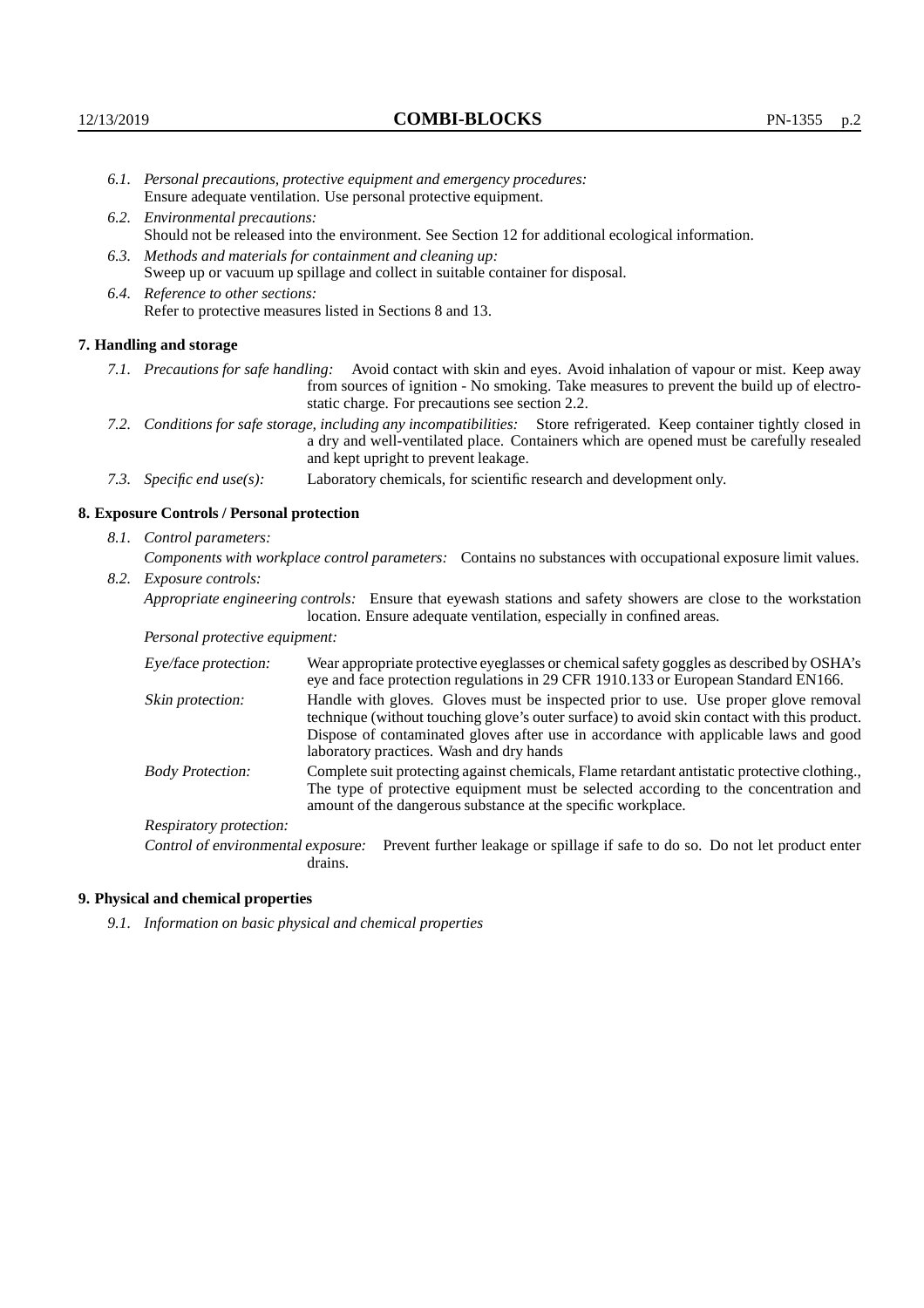| (a)                          | Appearance:                                   | No data  |
|------------------------------|-----------------------------------------------|----------|
| (b)                          | Odour:                                        | No data  |
| (c)                          | Odour Threshold:                              | No data  |
| (d)                          | $pH$ :                                        | No data  |
| (e)                          | Melting point/freezing point:                 | No date. |
| (f)                          | Initial boiling point and boiling range:      | No data  |
| (g)                          | Flash point:                                  | No data  |
| (h)                          | Evaporatoin rate:                             | No data  |
| (i)                          | Flammability (solid, gas):                    | No data  |
| (j)                          | Upper/lower flammability or explosive limits: | No data  |
| (k)                          | Vapour pressure:                              | No data  |
| $\left( \frac{1}{2} \right)$ | Vapour density:                               | No data  |
| (m)                          | Relative density:                             | No data  |
| (n)                          | Water solubility:                             | No data  |
| $\circ$                      | Partition coefficient: n-octanol/water:       | No data  |
| (p)                          | Auto-ignition:                                | No data  |
| (q)                          | Decomposition temperature:                    | No data  |
| (r)                          | Viscosity:                                    | No data  |
| (s)                          | Explosive properties:                         | No data  |
| (t)                          | Oxidizing properties:                         | No data  |
|                              |                                               |          |

*9.2. Other safety information:*

Formula  $C_{18}H_{21}BCINO_5$ Molecular weight 377.6 CAS Number

### **10. Stability and reactivity**

*10.1. Reactivity* No data

*10.2. Chemical stability* Stable under recommended storage conditions.

- *10.3. Possibility of hazardous reactions* No data
- *10.4. Conditions to avoid*
- *10.5. Incompatible material* No data.
- *10.6. Hazardous decomposition products:*

Hazardous decomposition products formed under fire conditions: Carbon monoxide, nitrogen oxides, hydrogen chlo-

|                               | ride.          |
|-------------------------------|----------------|
| Other decomposition products: | No data        |
| In the event of fire:         | See Section 5. |

### **11. Toxicological information**

*11.1 Information on toxicological effects*

| Acute toxicity:                                            | No data available.                                                                                                                              |
|------------------------------------------------------------|-------------------------------------------------------------------------------------------------------------------------------------------------|
| Skin irritation/corrosion:                                 | No data available.                                                                                                                              |
| Eye damage/irritation:                                     | No data available.                                                                                                                              |
| Respiratory or skin sensitization:                         | No data available.                                                                                                                              |
| Germ cell mutagenicity:                                    | No data available.                                                                                                                              |
| Carcinogenicity:                                           | No data available.                                                                                                                              |
| Reproductive toxicity:                                     | No data available.                                                                                                                              |
| Specific target organ system toxicity - single exposure:   | No data available.                                                                                                                              |
| Specific target organ system toxicity - repeated exposure: | No data available.                                                                                                                              |
| Aspiration hazard:                                         | No data available.                                                                                                                              |
| Additional information:                                    | To the best of our knowledge, the chemical, physical and toxicological proper-<br>ties of this substance have not been thoroughly investigated. |

### **12. Ecological information**

*12.1. Toxicity* No data available.